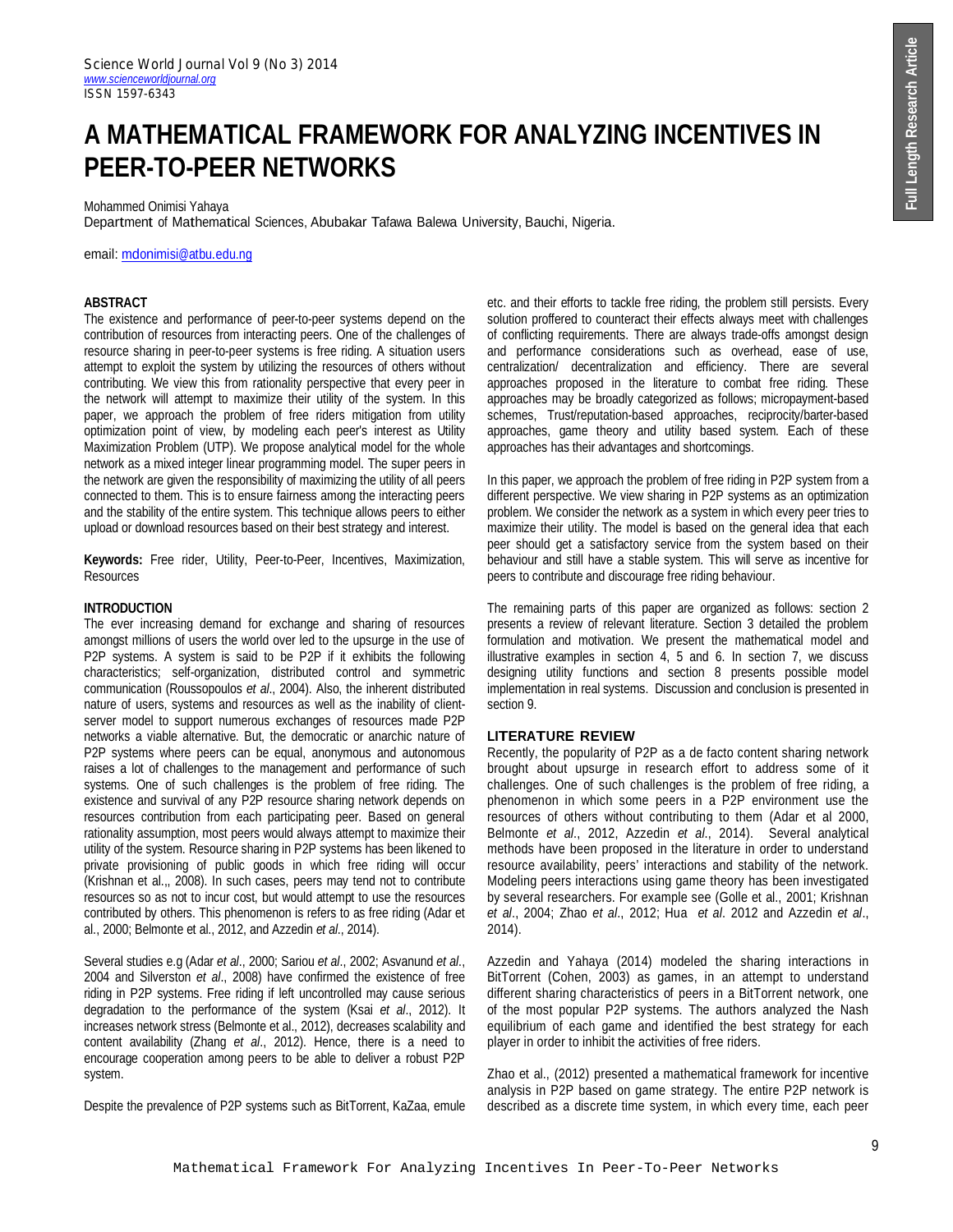decides to share or not depending on the gain and the cost of sharing. Two learning algorithms were proposed and investigated in collaboration with the game. The authors analyzed their analytical model and concluded that in order to have a robust P2P systems, every peer must be made to contribute by designing efficient free riders mitigation techniques.

Hua *et al*., (2012) used game theory to model the interaction among peers in an unstructured P2P networks. They grouped the peers in their networks into three categories, namely; Altruist- peers that always give resources to others irrespective of their gain, free riderspeers that do not contribute to others and In-between are peers that are somewhat between altruism and free riding. The authors incorporated reputation to monitor peers' sharing behavior and designed mechanism to inhibit free riding.

Gupta and Somani (2005) proposed a simple game model as a tool to understand and predict peers' sharing attitude in a P2P file sharing system. They classified the strategies of the peer into two shares or not share. The authors analyzed the mixed and pure strategy of the game and concluded that an equilibrium in which all peers decide not to share will lead to total collapse of P2P networks. *k*

In this work, we deviated from using game theory by modeling the peer sharing process as an optimization problem.

## **PROBLEM FORMULATION**

The existence of P2P systems depend on peers interactions through sharing or exchange of resources. Every rational peer in the system wants to maximize their utility. Hence, incentive protocol is crucial to the performance of the entire system. In this study, we propose a general analytical framework for both the entire network utility and peers' utility in a P2P system. We approach the whole problem as Utility Maximization Problem (UTP) and formulate it as a Mixed Integer Linear Programming Model. We assume that the decisions are made at the tracker's level. The objective of the tracker would be to maximize the total sum of the utilities of all the peers in the system. The tracker would take the best decision for the community based on the number of files available to be shared by uploaders and the number of requests from downloaders. It determines the best assignment of uploaders to downloaders by maximizing the sum of all utilities. This will encourage peers participation in the improvement of the performance of the network.

|  |  | Table 1: The sets notations of the proposed MLP model |  |  |  |
|--|--|-------------------------------------------------------|--|--|--|
|  |  |                                                       |  |  |  |

| Symbols Type |                  | Descriptions         |
|--------------|------------------|----------------------|
| F            | Set              | Set of Files         |
| $\Omega$     | Set              | Set of uploaders     |
| D            | Set              | Set of downloaders   |
| FR           | Element of a set | <b>File R from F</b> |
| 0k           | Element of a set | Uploader k           |
| Di           | Element of a set | Downloader i         |

The proposed model has two main views, namely; the network view and the peers' view.

**(a)** The network view: In this view of the model, we assume that the decision is made at the tracker's level. The objective of the tracker would be to maximize the total sum of the utilities of all the peers in the system. The tracker would take the best decision for the community based on the number of files available to be shared by uploaders and the number of requests from downloaders. It determines the best assignment of uploaders to downloaders by maximizing the sum of all utilities. This will encourage peers participation in the improvement of the performance of the network.

**(b)** The peers' view: This view is further divided into downloaders' view and uploaders' view. The general assumption here is that the tracker maximizes the utility of every peer in the system. Each peer will tries to maximize his utility. We assume in this model, that the tracker would maximize the utility of each peer on their behalf.

In the downloaders' view, the tracker maximizes the utility of each downloader on their behalf and in the uploaders' view, the tracker maximizes the utility of each uploader in the system.

## **LINEAR PROGRAMMING MODELS FOR P2P SYSTEM**

Consider a P2P file sharing system where a peer wants to download a file FR, partitioned into equal pieces. A piece i is a chunk of file FR, which is also referred to as a block in the literature. Throughout the description of this model, we will use the word piece to represent part of a file. Each piece i is of size siR. We assume that all piece i are not overlapping. We use  $o_k^i$  to represent the kth owner of a piece i. We define mi as the number of peers owning piece i. We define  $X_{jk}^i \epsilon$  {0; 1} s a real variable that takes the value between 0 and 1. This means that downloader  $D_j^i$ may get non, part or the whole piece i from uploader  $k(O_k^i)$ . The utility derived by Dj for downloading i from its kth owner is denoted by  $\;U^{i}_{jk}\;$  (i =  $1,2,\ldots$ ,  $k = 1,2,\ldots$ , mi). Where i is the index of the file, I is total number of pieces available for file R, and k is the index of uploaders. The maximum capacity of uploader k (Ok) is denoted by Tk and q denotes the number of downloaders served in sequence by Ok before the current j. The model can be formulated as a mixed integer linear program. Table 1 and Table 2 details the sets and notations to be used in the formulation of our model.

| <b>Table 2:</b> The notations of the proposed MLP model |
|---------------------------------------------------------|
|---------------------------------------------------------|

| Symbol  | Type                           | Description                                |  |
|---------|--------------------------------|--------------------------------------------|--|
| i       | Index                          | Piece's index                              |  |
|         | Index                          | Downloaders' index                         |  |
| k       | Index                          | Uploaders' index                           |  |
| I       | Integer                        | The total number of pieces                 |  |
| ni      | Integer                        | The total number of downloaders of piece i |  |
| mi      | Integer                        | The total number of uploaders of piece i   |  |
| $T_{k}$ | Real<br>Capacity of uploader k |                                            |  |
|         | Real variable                  | $X_{ik}^l \in \{0, 1\}$                    |  |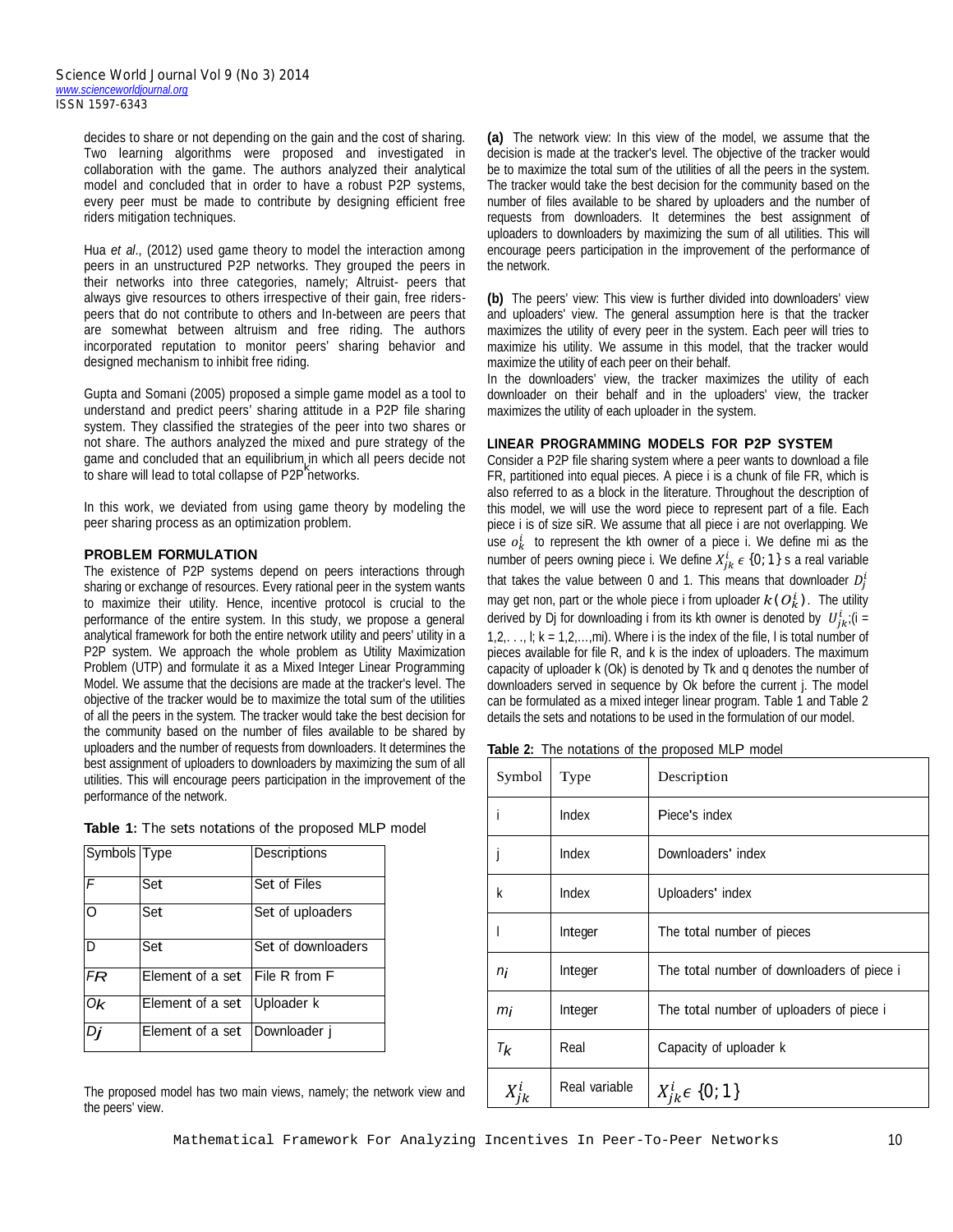#### *Science World Journal Vol 9 (No 3) 2014 www.scienceworldjournal.org ISSN 1597-6343*

| $U^i_{jk}$ | Real<br>parameter | The utility derived by $D_j$ for downloading                                      |
|------------|-------------------|-----------------------------------------------------------------------------------|
|            |                   | Piece <i>i</i> from its $k^{th}$ owner. $(i = 1, 2; ; i; k =$                     |
|            |                   | 1, 2, , m <sub>i</sub>                                                            |
| $V_{ik}^i$ | Real<br>parameter | The utility derived by $O_k$ for uploading piece                                  |
|            |                   | <i>i</i> to its $j^{th}$ requester.<br><i>i</i> ; $j = 1, 2, , nj$<br>$(i = 1,2)$ |

## **CONSTRAINTS**

We now describe the constraints to be considered in our model. To ensure that each downloader Dj gets the piece i from exactly one uploader Oi, we formulate the following constraint:  $m<sub>i</sub>$ 

$$
\sum_{k=1}^{n_i} X_{jk}^i = 1 \qquad \forall j \quad and \ \forall i \tag{1}
$$

 $k=1$ <br>The second constraint is on the service capacity of each uploader. It is formulated as follows:

$$
\sum_{k=1}^{l} \sum_{j=1}^{n_i} X_{jk}^i \leq T_k \qquad \forall k
$$
 (2)

Where Tk is the capacity of uploader k.

## **OBJECTIVE FUNCTION**

The objective function to maximize corresponds to the total sum of all utilities of all downloaders and uploaders.

$$
Maximize \quad \sum_{l=1}^{l} \sum_{j=1}^{n_i} \sum_{k=1}^{m_i} U_{jk}^i X_{jk}^i
$$

$$
+ \quad \sum_{l=1}^{l} \sum_{j=1}^{n_i} \sum_{k=1}^{m_i} V_{jk}^i X_{jk}^i \tag{3}
$$

## **THE NETWORK VIEW MODEL**

The complete mixed integer linear programming model is described as follows:

$$
Maximize \sum_{l=1}^{l} \sum_{j=1}^{n_i} \sum_{k=1}^{m_i} U_{jk}^i X_{jk}^i + \sum_{l=1}^{n_i} \sum_{j=1}^{m_i} \sum_{k=1}^{m_i} V_{jk}^i X_{jk}^i
$$
 (4)

Subject to  $\frac{m_i}{m_i}$ 

$$
\sum_{k=1} X_{jk}^{i} = 1 \qquad \forall j \quad and \ \forall i \tag{5}
$$

$$
\sum_{k=1}^{n_1} \sum_{j=1}^{n_i} X_{jk}^i \le 1 \qquad \forall k
$$
\n
$$
0 \le X_{jk}^i \le 1
$$
\n(6)

 **Table 3:** Utility Table for piece 1 *jnk <sup>O</sup>*1 *<sup>O</sup>*2 *<sup>O</sup>*3  $D_1 | (2,7) | (3, 2) | (-, -)$ 

 $D3$  (-,-) (-,-) (6, 3)

 $D4 | (5,1) | (-,-) | (3,1)$ 

 $D2 | (-, -) | (4,1)$ 

|  |  |  | Table 3: Utility Table for piece |  |
|--|--|--|----------------------------------|--|
|--|--|--|----------------------------------|--|

| jnk            | 01      | 02      | O3      |
|----------------|---------|---------|---------|
| D1             | (1,4)   | (4,3)   | $(-,-)$ |
| D <sub>2</sub> | $(-,-)$ | (3,1)   | $(-,-)$ |
| D3             | (6,5)   | $(-,-)$ | (7, 6)  |
|                | (1, 2)  | $(-,-)$ | (1, 2)  |

## **ILLUSTRATIVE EXAMPLE FOR NETWORK VIEW MODEL**

We now illustrate the proposed MLP model with a simple example. We consider a file sharing system with seven peers {p1,…,p7}. There are three uploading peers {O1, O2, O3} and four downloading peers {D1, D2, D3, D4}. There are two peers owning at least one of the two or both pieces. The strategy of the tracker is to maximizes the total utility derived from these peer interactions. Let us assume the values of the utility of each piece are as shown in Tables 3 and Table 4. Initially for the sake of simplicity of the example, we use (-) to denote dont care values. The tracker will maximize:

$$
Maximize \t 2X_{11} + 3X_{12} + 4X_{22} + \ldots + 2X_{43} \t (7)
$$

Subject to

 $\frac{2}{k}$ 

Ñ

$$
\sum_{k=1}^{3} X_{jk}^{i} = 1
$$
  $j = 1, 2, 3, 4$  and  $i$    
  $= 1, 2$  (8)

$$
\sum_{k=1}^{2} \sum_{j=1}^{4} X_{jk}^{i} \le T_{k}
$$
 (9)

$$
0 \le X_{jk}^i \le 1
$$

Mathematical Framework For Analyzing Incentives In Peer-To-Peer Networks

11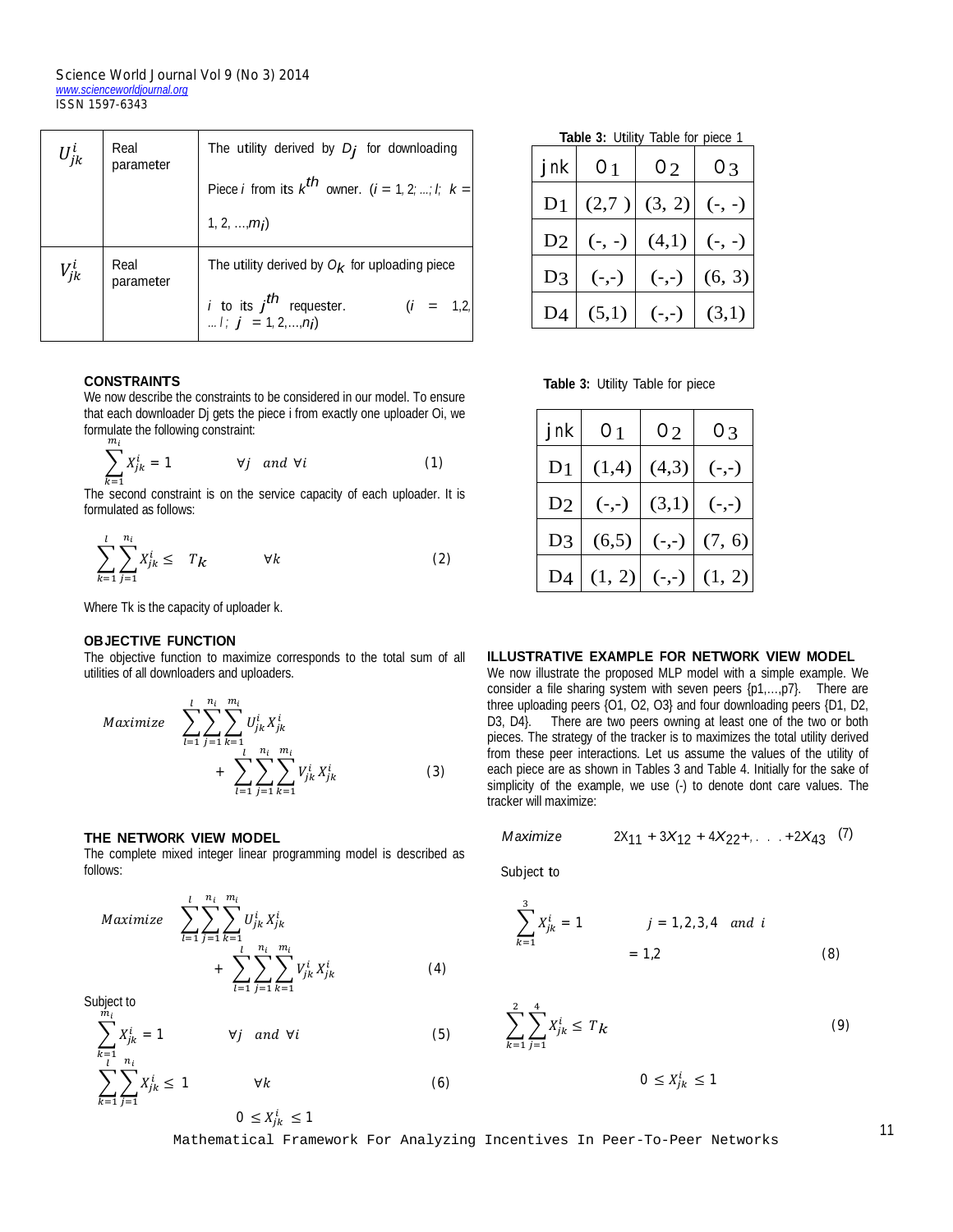We solve the above mixed integer linear programming problems using Microsoft Excel Solver.

| Downloader     | Piece 1 | Piece 2 | Sub total |
|----------------|---------|---------|-----------|
| D1             | 2       |         |           |
| D <sub>2</sub> |         | 3       |           |
| D3             |         |         | 13        |
| D4             | 5       |         |           |

**Table 5:** Utility of each downloaders

## **Table 6:** Utility of each uploaders

| Downloader | Piece 1 | Piece 2   | Sub total |
|------------|---------|-----------|-----------|
| O1         | $(7+1)$ |           |           |
| 02         |         | $(3 + 1)$ | 5         |
| OЗ         |         | $(6+2)$   |           |

The total utility of all the peers in the system is 56 units. The variables *Xjk s* now has values as shown in Tables 7 and Table 8. The total utility of 56 units is distributed amongst all the downloaders and uploaders as shown in Table 5 and Table 6.

These results are interpreted as follows; to maximize the sum of total utilities of all peers in the network, it is better for the community if Downloader *D*1 gets piece <sup>1</sup> from *<sup>O</sup>*1 and piece 2 from *O*2. Downloader 2 (*D*2) should downloads piece 1 and 2 from uploader  $2$  ( $O_2$ ). Also, for downloader  $3$ , it is better to download piece 1 and 2 from uploader 3. Finally, downloader 4 should get piece <sup>1</sup> from *<sup>O</sup>*1 and piece <sup>2</sup> from *<sup>O</sup>*3.

| jnk            | O <sub>1</sub> | 02 | 03 |
|----------------|----------------|----|----|
| D <sub>1</sub> |                | 0  | 0  |
| D2             | 0              | 1  | 0  |
| D <sub>3</sub> | 0              | 0  |    |
| D <sub>4</sub> |                | 0  |    |

 **Table 8:** Variable *X2j* Table for piece 2 *k*

| jnk            | 01 | O2 | 03 |
|----------------|----|----|----|
| D <sub>1</sub> | 0  |    | 0  |
| D <sub>2</sub> | 0  |    | 0  |
| D <sub>3</sub> | 0  | 0  |    |
| D <sub>4</sub> | 0  | 0  |    |

#### **THE DOWNLOADERS' VIEW MODEL**

In this view of the model, the tracker maximizes on behalf of each downloader irrespective of other peers in the system. In this model, we used the variables, parameters and notations from the previous model.

## **CONSTRAINTS**

The constraints to be considered in this model are described as follows: To ensure that each downloader *<sup>D</sup><sup>j</sup>* do not download an overlapping pieces from multiple uploaders  $\overline{O}_k$ . We formulate the following constraint.

$$
\sum_{k=1}^{m_i} X_{jk}^i = 1 \qquad \forall i \qquad (10)
$$

The second constraint is on the service capacity of each uploader. Which is given by the following equation

$$
\sum_{l=1}^{l} \sum_{j=1}^{n_i} X_{jk}^i \le T_k - (\sum_{k=1}^{m_i} \sum_{q < j} X_{jk}^i), \tag{11}
$$
\n
$$
X_{jk}^i \in \{0, 1\}.
$$

Where  $T_{\boldsymbol{k}}$  is the capacity of uploader k can serve and q is the number of downloaders' uploader *Ok* served before current j. *k k*

## **OBJECTIVE FUNCTION**

The following equation corresponds to the utility of each downloader, which is the Objective function to be maximized on their behalf by the tracker.

$$
Maximize \quad \sum_{k=1}^{m_i} U_{jk}^i X_{jk}^i \tag{12}
$$

## **THE COMPLETE DOWNLOADERS VIEW MODEL**

The complete linear model based on downloaders' view is written as follows:  $\boldsymbol{m}$ 

$$
Maximize \sum_{k=1}^{m_l} U_{jk}^i X_{jk}^i \tag{13}
$$

Subject to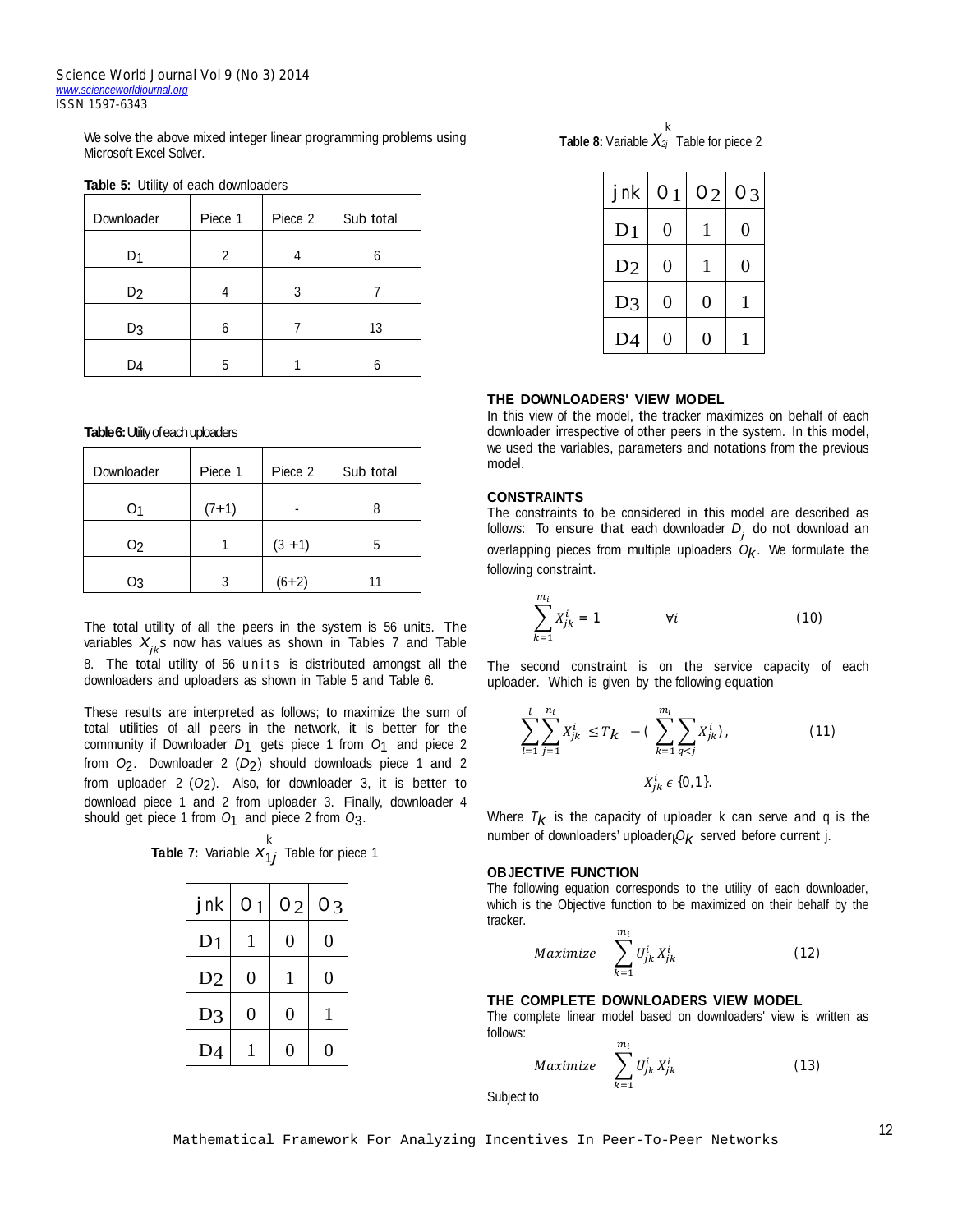*Science World Journal Vol 9 (No 3) 2014 www.scienceworldjournal.org ISSN 1597-6343*

$$
\sum_{k=1}^{m_i} X_{jk}^i = 1 \qquad \forall i \qquad (14)
$$

$$
\sum_{l=1}^{l} \sum_{j=1}^{n_i} X_{jk}^i \le T_k - (\sum_{k=1}^{m_i} \sum_{q < j} X_{qk}^i), \tag{15}
$$

## $X^i_{jk} \in \{0,1\}$ .

Where Tk is the capacity of uploader k can serve and q is the number of downloaders uploader Ok served before current j.

## **ILLUSTRATIVE EXAMPLE FOR DOWNLOADERS' VIEW MODEL**

To illustrate this model, we will consider the same file sharing system we used in section 4.

The strategy of the tracker is to maximize the utility derived by each downloaders  $D_j$  s from these peer interactions without considering the utilities of other peers in the system. Let us assume the values of downloaders' utility for each piece are as shown in Tables 9 and 10. The tracker will maximize the following objective function on behalf of *D*1:

$$
Maximize \t 2X_{11} + 3X_{12} + X_{11} + 4X_{12} \t (16)
$$

Subject to

$$
\sum_{k=1} X_{jk}^{i} = 1 \qquad j = 1, \quad and \quad i = 1, 2 \tag{17}
$$

$$
\sum_{i=1}^{2} \sum_{j=1}^{1} X_{jk}^{i} \le T_{k}
$$
 (18)

 $X^i_{jk} \in \{0,1\}$ 

**Table 9:** Downloaders' utilities table for piece 1

| jnk | 01       | O <sub>2</sub> | О3       |
|-----|----------|----------------|----------|
| D1  | $(2,-)$  | $(3,-)$        | $(-,-)$  |
| D2  | $(-,-)$  | $(4, -)$       | $(-,-)$  |
| D3  | $(-,-)$  | $(-, -)$       | $(6, -)$ |
| D4  | $(5, -)$ | $(-,-)$        | $(3, -)$ |

**Table 10:** Downloaders' utilities table for piece 2

| $j$ n $k$      | O <sub>1</sub> | O <sub>2</sub> | O <sub>3</sub> |
|----------------|----------------|----------------|----------------|
| D <sub>1</sub> | 0              | 1              | 0              |
| D <sub>2</sub> | 0              | 1              | $\overline{0}$ |
| D3             | 0              | 0              | 1              |
| D <sub>4</sub> |                | 0              | O              |

The tracker will do same for *D*2, *D*3, and *D*4*.*

We solve the above mixed integer linear programming problems in sequence. The maximum utility for each of the downloaders in the system are as shown in Table 11. The variables  $X_{jk}^i$ s now has values as shown in Tables 12 and Table 13. This result translates to it is best for the downloader  $D_1$  to download piece 1 from uploader 2 (*O*2) chunk <sup>2</sup> from uploader *<sup>O</sup>*2 with total utility 7. It is better for Downloader  $D_2$  to download piece 1 from uploader 2 and piece 2 from uploader 3. Also, it is in the best interest of  $D_3$  and  $D_4$  to get piece 1 and 2 from uploader 3 and uploader 1 respectively. We observed that by the time each downloader maximized their utility one after the other, the total utility is 48 as compared to 56 when the tracker maximized for all peers in the system. Furthermore,

**Table 11:** Utility of each downloaders

| Downloader     | Utility |
|----------------|---------|
| D <sub>1</sub> | 7       |
| D <sub>2</sub> | 4       |
| D <sub>3</sub> | 13      |
| D4             | 6       |
|                |         |

**Table 12:** Variable  $X_{jk}^1$  table for piece 1

| jnk            | 01       | Ο2       | Ο3       |
|----------------|----------|----------|----------|
| D1             | $(1,-)$  | $(4,-)$  | $(-, -)$ |
| D2             | $(-, -)$ | $(3,-)$  | $(-, -)$ |
| D3             | $(6,-)$  | $(-, -)$ | $(7,-)$  |
| D <sub>4</sub> | $(1,-)$  | $(-, -)$ | $(1,-)$  |

13

Mathematical Framework For Analyzing Incentives In Peer-To-Peer Networks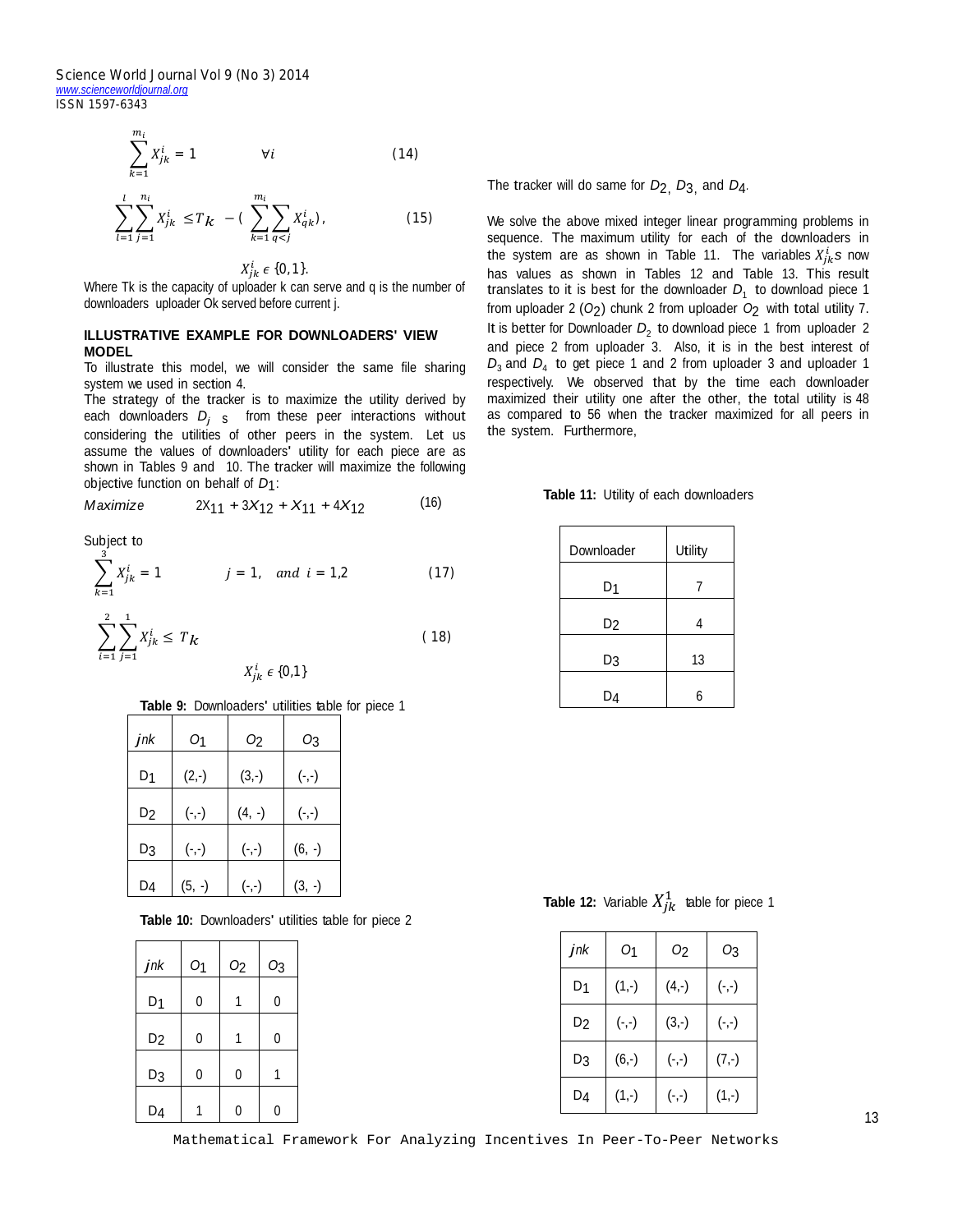*Science World Journal Vol 9 (No 3) 2014 www.scienceworldjournal.org ISSN 1597-6343*

**Table 13:** Variable  $X_{jk}^2$  table for piece 2

| jnk            | O <sub>1</sub> | O <sub>2</sub> | O <sub>3</sub> |
|----------------|----------------|----------------|----------------|
| D <sub>1</sub> | 0              |                | 0              |
| D <sub>2</sub> | 0              | 0              |                |
| D3             | 0              | 0              |                |
| D <sub>4</sub> |                | n              | በ              |

the capacity of uploader <sup>1</sup> (*O*1) remaining 2, while uploader <sup>2</sup> and 3 used up their maximum capacity of 3 as shown in Table 14.

## **THE UPLOADERS' VIEW MODEL**

In this model, the tracker maximizes on behalf of the uploaders. Using the same constraints as in downloaders' view in the illustrative example for downloaders' view model.

## **OBJECTIVE FUNCTION**

The objective function of each uploader to be maximized on their behalf by the tracker is given by the following equation

$$
Maximize \quad \sum_{j=1}^{n_i} V_{jk}^i X_{jk}^i \tag{19}
$$

**Table 14:** Uploaders' Capacity

|                |   | $\tau_{\boldsymbol{k}}$ |
|----------------|---|-------------------------|
| O <sub>1</sub> | 2 |                         |
| O <sub>2</sub> | 3 | 3                       |
| O <sub>3</sub> | 3 | 3                       |

**Table 15:** Utility Table for piece 1

| Uploader       | utility |
|----------------|---------|
| 01             | 18      |
| O <sub>2</sub> | 2       |
| O3             |         |

## **THE COMPLETE UPLOADERS' VIEW MODEL**

 $n_i$ 

 $j=1$ 

The total utility of each uploader to be maximized by the tracker corresponds to the following objective function.

 $X^i_{jk}$ 

(20)



$$
\sum_{l=1}^{n} X_{jk}^{i} = 1 \qquad \forall i \tag{21}
$$

$$
\sum_{l=1}^{n} \sum_{j=1}^{n} X_{jk}^{i} \le T_{k} - \left( \sum_{k=1}^{n} \sum_{q < j} X_{qk}^{i} \right), \tag{22}
$$

 $X_{jk}^{i} \in \{0,1\}$ .

#### **ILLUSTRATIVE EXAMPLE FOR UPLOADERS' VIEW MODEL**

We will consider the same file sharing system we used in Section 5 to illustrate this model.

The strategy of the tracker in this case is to maximize the utility derived by each uploader  $(O_k)$  from these peers interactions without considering the utilities of other peers in the system. Let us assume the values of uploaders' utility for each piece are as shown in Tables 15 and Table 16.

 **Table 16:** Utility Table for piece 2

| jnk | 01       | Ο2       | О3       |
|-----|----------|----------|----------|
| D1  | $(-, 4)$ | $(-,3)$  | $(-, -)$ |
| D2  | $(-,-)$  | $(-, 1)$ | $(-,-)$  |
| D3  | $(-, 5)$ | $(-,-)$  | $(-, 6)$ |
| D4  | $(-, 2)$ | $(-,-)$  | $(-, 2)$ |

**Table 17:** Utility of each Uploader

| jnk | 01       | Ο2       | Ο3       |
|-----|----------|----------|----------|
| D1  | $(-, 7)$ | $(-, 2)$ | $(-,-)$  |
| D2  | $(-, -)$ | $(-, 1)$ | $(-, -)$ |
| D3  | $(-,-)$  | $(-,-)$  | $(-, 3)$ |
| D4  | $(-, 1)$ | $(-,-)$  | $(-, 1)$ |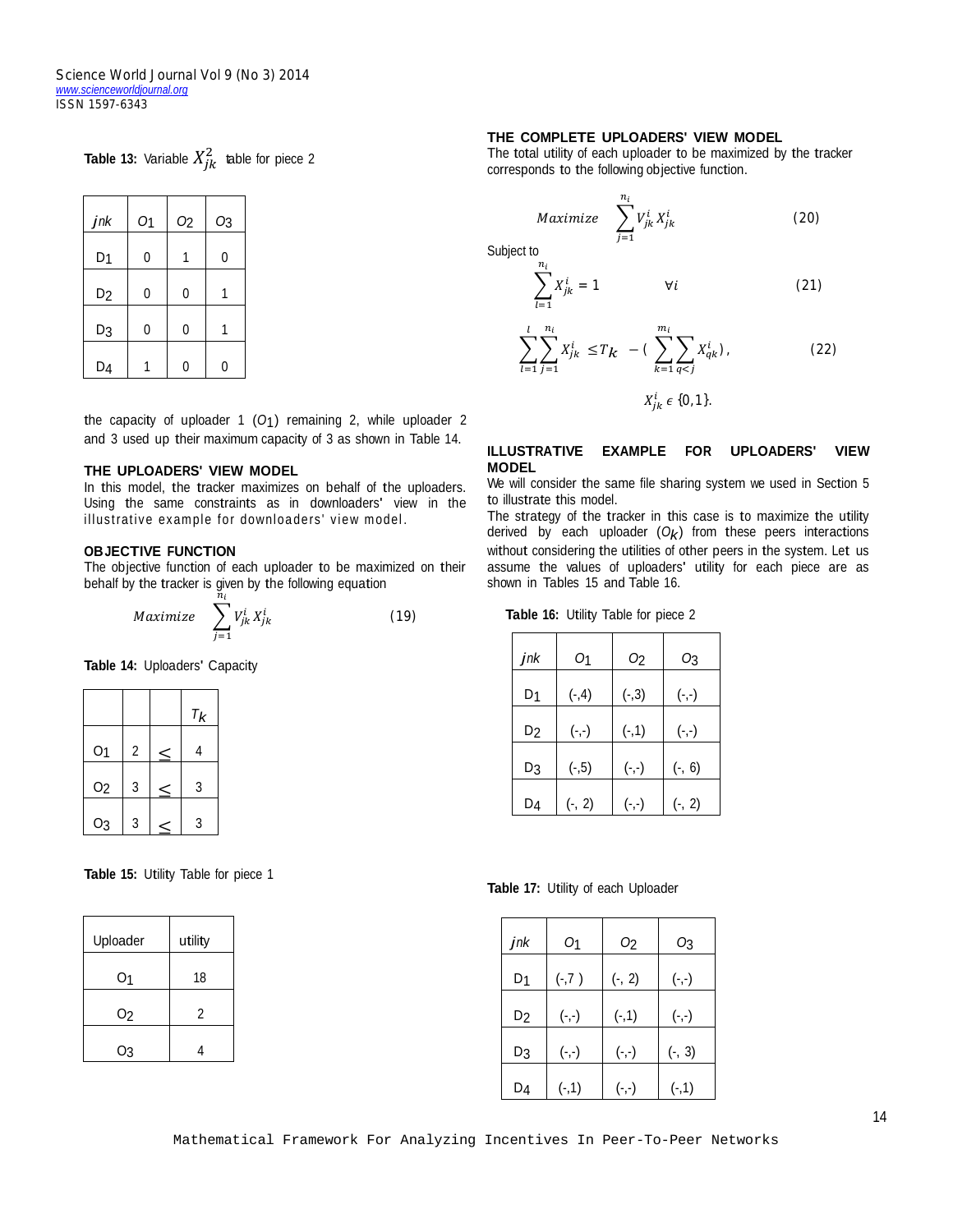The tracker will maximize the following objective function on behalf of *O*1

$$
Maximize 7X_{11} + X_{14} + 4X_{11} + 5X_{13} + 2X_{14}
$$
 (23)

Subject to

$$
\sum_{k=1}^{3} X_{jk}^{i} = 1 \t j = 1, and i
$$
  
= 1,2 \t(24)

$$
\sum_{i=1}^{2} \sum_{j=1}^{1} X_{jk}^{i} \le T_{k}
$$
 (25)

 $X_{jk}^i \in \{0,1\}$ 

The tracker will repeat same for *<sup>O</sup>*2, *O*3 and *<sup>O</sup>*4.

We solved the above mixed integer linear programming problems in sequence. The maximum utility for each of the uploaders in the system are as shown in Table 17. The variables  $X^{i}_{jk}$ s now has values as shown in Tables 18 and Table 19. This result is translated as, it is the best for the uploader O1 to upload piece 1 and piece 2 to downloader 1, 3 and 4 with total utility of 18 units. Uploader 2 (O2) should upload piece 1 and 2 to downloader 2. Also, it is in the best interest of O3 to give piece 1 to downloader 3 and 4. We observed that by the time each uploader maximized their utility one after the other, the total utility of the system is 50 as compared to 56 when the tracker maximized for all peers and 48 when only downloaders utilities were maximized in the system. Furthermore, the capacity of uploader 1 (O1) is completely utilized, while uploader 2 and 3 capacity were remaining 1 each as shown in Table 20.

| <b>Table 18:</b> Variable $X_{jk}^1$ Table for piece 1 |  |
|--------------------------------------------------------|--|
|--------------------------------------------------------|--|

| jnk            | O <sub>1</sub> | O <sub>2</sub> | O <sub>3</sub> |
|----------------|----------------|----------------|----------------|
| D <sub>1</sub> |                | 0              | 0              |
| D <sub>2</sub> | 0              |                | 0              |
| D <sub>3</sub> | 0              | 0              |                |
| D <sub>4</sub> | ŋ              | N              |                |

**Table 19:** Variable  $X_{jk}^2$  Table for piece 2

| jnk            | O <sub>1</sub> | O <sub>2</sub> | O <sub>3</sub> |
|----------------|----------------|----------------|----------------|
| D <sub>1</sub> | 1              | 0              | 0              |
| D <sub>2</sub> | 0              | 1              | 0              |
| D3             |                | 0              | 0              |
| D <sub>4</sub> |                | n              | N              |

**Table 20:** Uploaders' Capacity

|                |                |   | $T_{k}$ |
|----------------|----------------|---|---------|
| O <sub>1</sub> | 4              | ≤ |         |
| O <sub>2</sub> | $\overline{2}$ | ≤ | 3       |
| O <sub>3</sub> | 2              | < | 3       |

#### **DESIGNING THE UTILITY FUNCTION**

One of the fundamental issue we observe in the study of P2P interactions using game theory utility notion is the formulation and modeling of the utility functions. In this section, we discuss the detail components of the functions. Let  $f1(.)$  be the benefit function and  $g1(.)$  be the cost function. The utility function Uik is the utility derived by Dj for downloading piece i from it kth owner. This is the net gain, that is the difference between the benefit and cost function f1(:) and g1(:). The utility function could depends on resource and uploading peer's attributes. The benefit function f1(:) parameters that depend on resource attributes are file size (FS) or size of a chunk, file popularity (FP), and file quality (FQ). While those attributes that depend on peers, are download speed (DS), peer reliability (PR), trustworthiness (PT) and geographical distance (GD).

The cost function g1(:) is a monotonically increasing functions that may depend on Bandwidth (B) and Disk space Used (DS). For all the benefit parameters except for geographical distance the higher the better. But for the cost function, the lower the better for all peers. These values may vary in real time depending on number of peers interacting, their capacity, their behaviour, network and time. In reality, some of these parameters are subjective. In this work, we model Ui as a monotonically increasing function of any of the afore-mentioned parameters. This is motivated by other P2P studies that model utility function such as [Hua *et al,* 2012; Zhao *et al*, 2012].

#### **THE CHALLENGES IN DESIGNING THE UTILITY FUNCTIONS**

Game theory modeling is appealing to researchers of incentives and interactions in P2P networks due to the fact that the difference of cost and